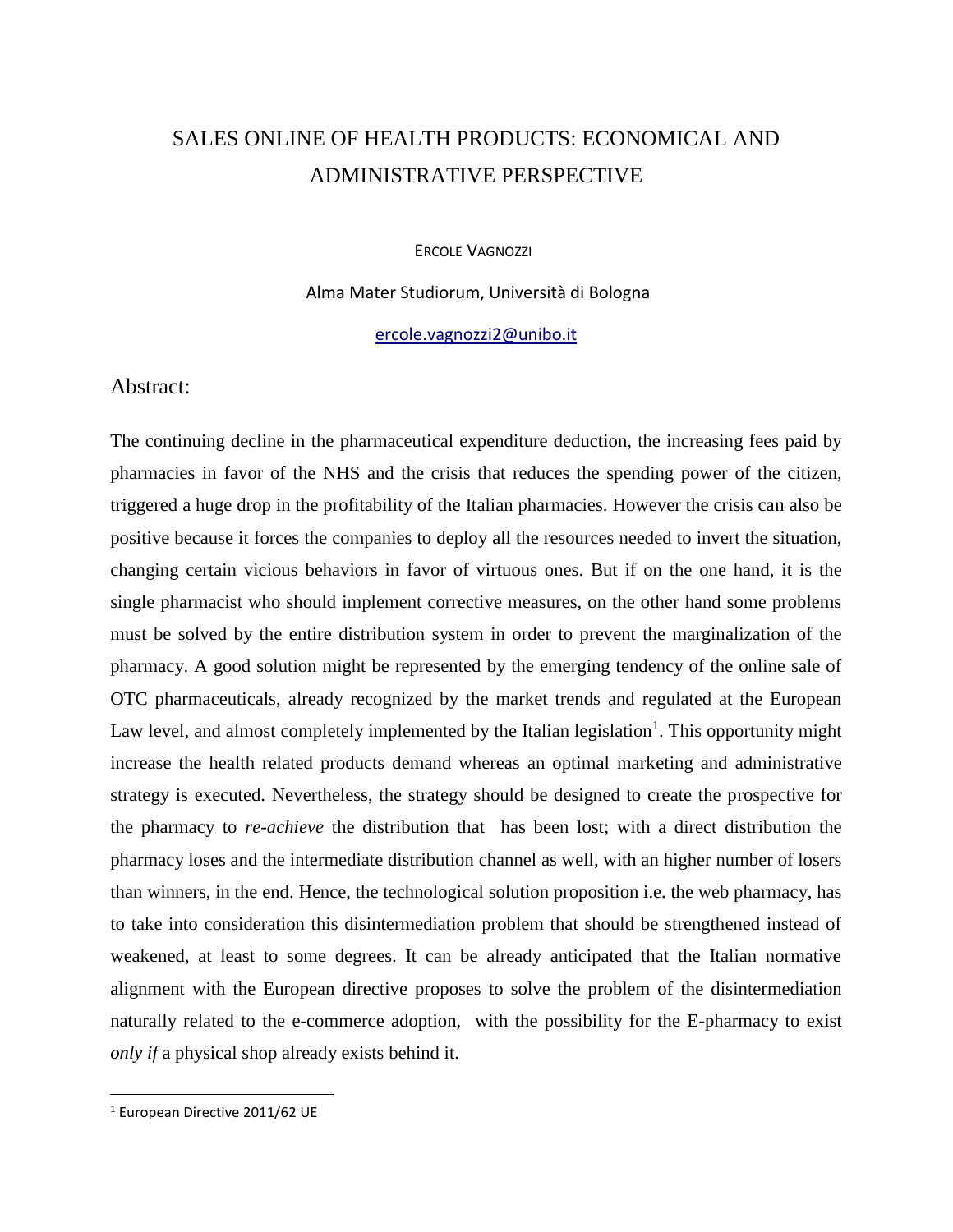#### MARKETING STRATEGY

**Marketing solutions** 

The pharmacy is becoming, from a drug manufacturer, where packaged and finished commercial products are distributed, to an health and wellness distributor; then the pharmacy is changing from a "production company" to "service company".

The pharmacy is considered a selling point different from the others, and for this it has always kept apart from all strategies that are related to products sale. But today, the pharmacy has taken a new role which tends to establish, maintain and strengthen long duration relationships between the pharmacist and the customer, it is moving from a pure distribution logic, to a customer retention logic, which leads to a profit or loss maximization and, at the same time, preserves pharmaceutical values. The technological improvement, resulting from the online drugs sale, will add value to this changing process, if caught with intelligence. There exist in literature some well-known activities in the online marketing field important to implement; current trends show the prevalence of activities such as keyword advertising and SEO (Search Engine Optimization) which absorb, on average, respectively 23% and 17% of the budget. Investment in e-mail marketing is growing with a 17% of the total (compared with 12% spent in 2012) as in social media (13% versus 12%). 8% investment in affiliate programs while banner and sponsorship receive, on average, 5%. The off-line strategies, such as newspapers, radio and television, is about 7% of the total advertising investment, 2% less than in 2012. The radio is the only channel in countertendency because showed an increase from 1% of 2012 to the current  $3\%$ <sup>2</sup>.

**Best Practice** 

 $\overline{\phantom{a}}$ 

It has been decided to consider a comparison with the United States simply because it has been easier to find literature on the topic of online pharmacies which is already a widespread phenomenon in the USA. The issue in Europe is still young and therefore not sufficiently explored; despite some virtuous countries such as United Kingdom, the Scandinavian countries and France (which continue to generate larger volumes in terms of online sales, and accounts for about 70% of the European e-commerce market, 213.5 billion euros, and speed of transposition of legislation on drugs online purchase). The presence of too many differences and specificities

<sup>&</sup>lt;sup>2</sup> Data from Report " e-commerce in Italy, 2013" Casaleggio Associates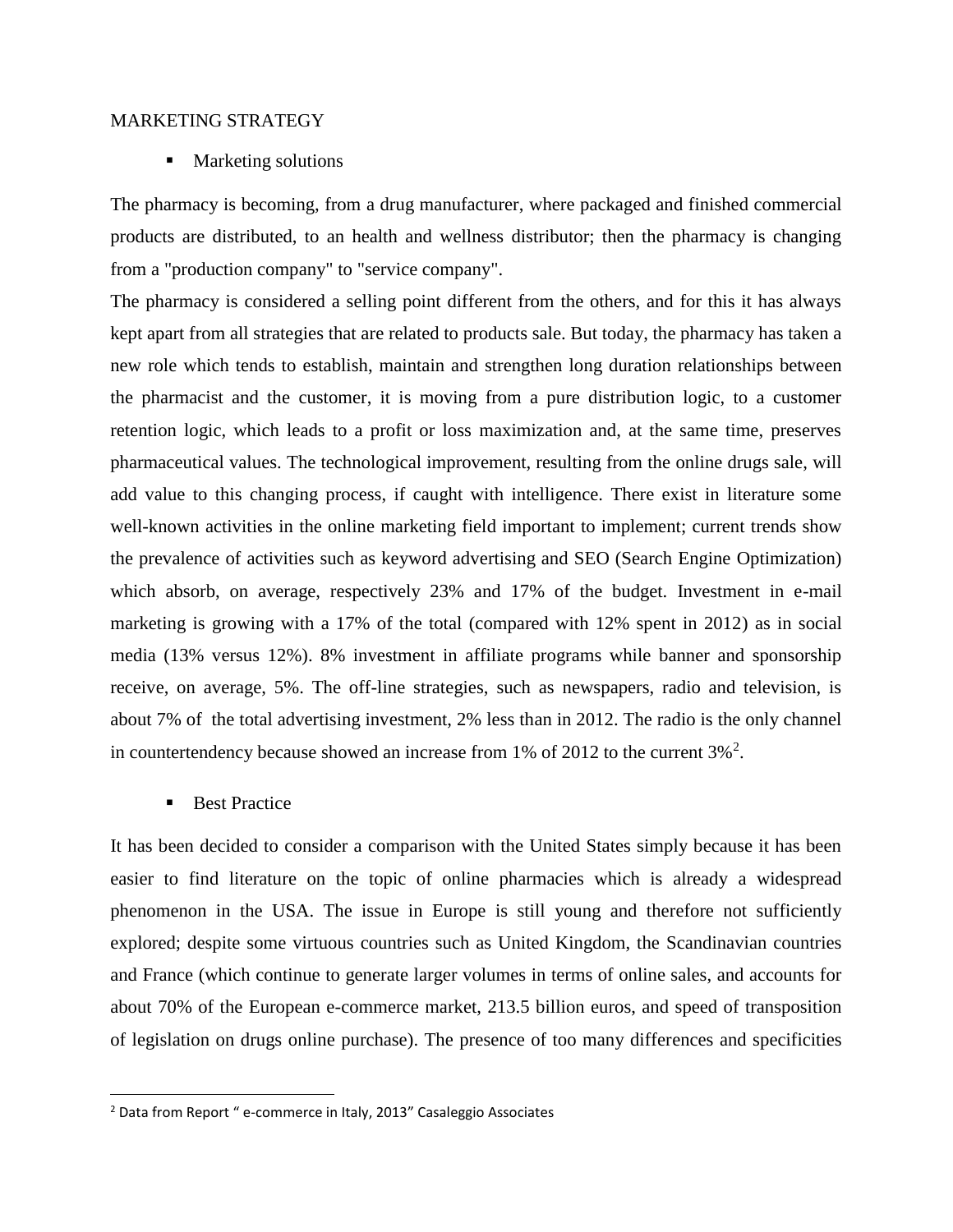of each single European country implies the necessity of much more extensive discussion, for all these reasons it has been adopted an example outside Europe.



# **Illustration 2 : e-pharmacy website marketing process**

Drugstore.com<sup>3</sup> uses a customer centric approach to create an easy and personalized buying experience:

 $\overline{a}$ 

<sup>&</sup>lt;sup>3</sup> one of the first legal pharmaceutical e-commerce sites born in the USA and in the rest of the world. That website appeared on the Internet scenes in the late 1999, soon after the introduction of Soma.com (which now exists with the name CVS.com) and PlanetRx.com; These three sites were widely regarded as among the most credible and reputable in the industry and Wall Street awarded billion-dollar valuations to companies like drugstore.com at the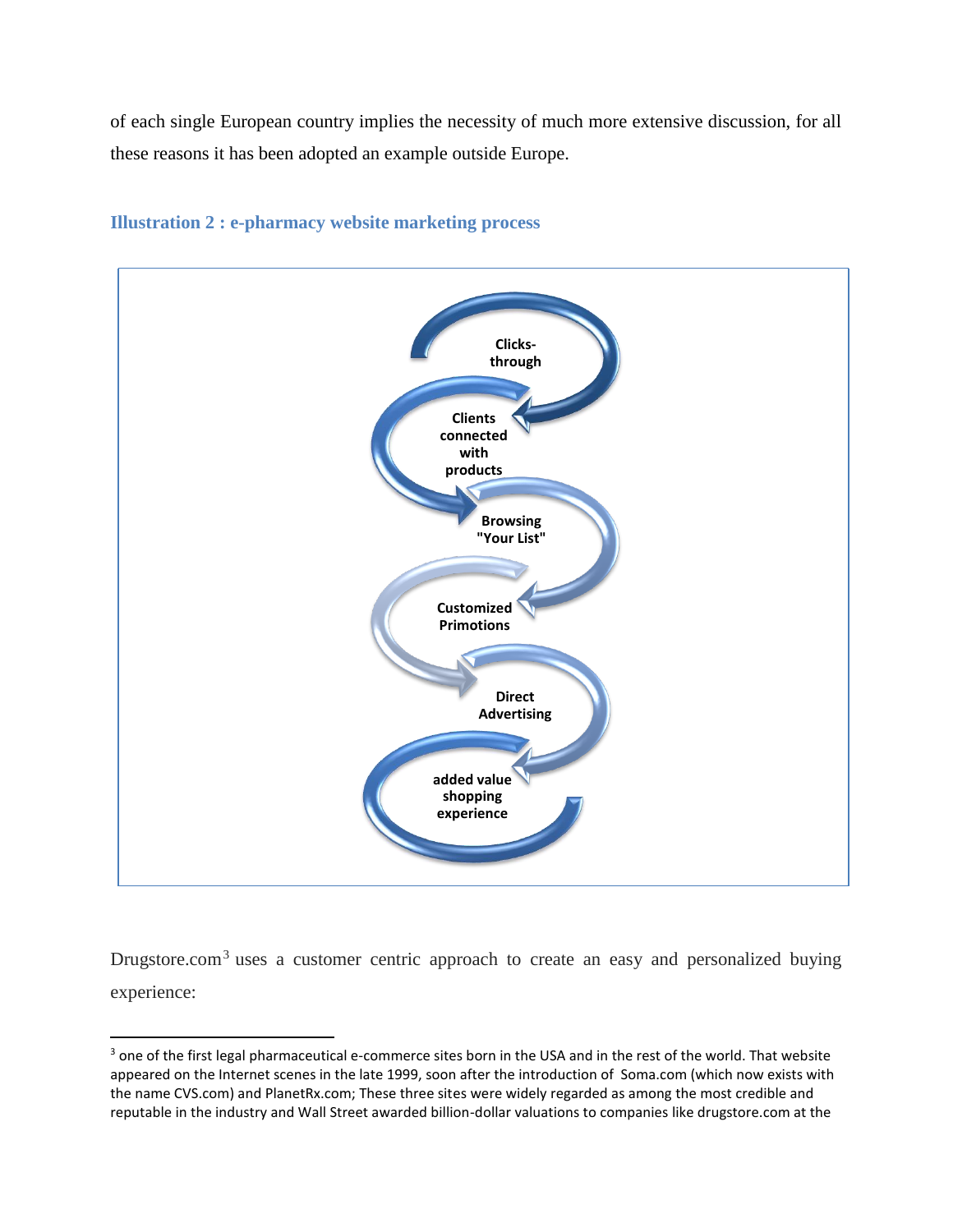- Clicks from Internet search engines (like Google), social networks (Facebook, Tweeter) and associate sites
- Customers are connected with products on the website
- Browsing "Your List," which is a list of items the clients have bought in the past or explicitly added to "Your List"
- Offers and promotions, which are all determined by the buyer's past behaviour
- Direct advertisement systems like emails, box-stuffers, and other communications instruments
- The result is a customized shopping experience

 $\overline{a}$ 

• The Customers' Answer : Satisfaction Vs Dissatisfaction

The feedbacks' evaluation is a strategic step in evaluating the satisfaction rate of the e-commerce website user; like most of the businesses, online pharmacy companies could be successful only if they can make sure clients are satisfied with the level of service they obtain. An internet-based pharmacy presents many service quality attributes which can improve the purchasing process of the website user. These can be organized in three big sets: 1.Product Cost and Availability, 2. Customer service quality and 3.Online Information System Quality (Yang, Peterson, & Huang, 2001). Product cost and availability : Internet search engines can support buyers in comparing health care products offered by competing retailers. Price transparency drives online pharmaceuticals retailers to concentrate on other aspects like total delivered costs, product availability and variety. (Yang, Peterson, & Huang, 2001).A Customer Service Quality ,in the field of Internet-based commerce can contain dimensions like design feature ( content, layout, ease of navigation ) and emotional experience ( excitement and enjoyment), all these features induce users to revisit the website while lack of rapid response after emails causes high dissatisfaction among the users. (Yang, Peterson, & Huang, 2001) The last set is about aesthetics , timeliness (CRM before and after sale, delivery timeliness, order management) privacy evaluation. For each group there is a significant number of characteristics/dimensions which should be considered in order to determine consumer satisfaction and which should act as feedback to build a credible internet pharmacy website (Illustration  $3<sup>4</sup>$  in the following page). Internet pharmacies should focus on service in order to compete in the e-marketplace. A

beginning of 1999 (Vagnozzi , E- commerce adoption in the pharmacy retailing: the smart social commerce distributive innovation, 2015)

<sup>4</sup> Adapted Table from the article of Zhilin Yang, Robin T.Peterson, and Lily Huang :Taking the pulse of internet pharmacy, 2011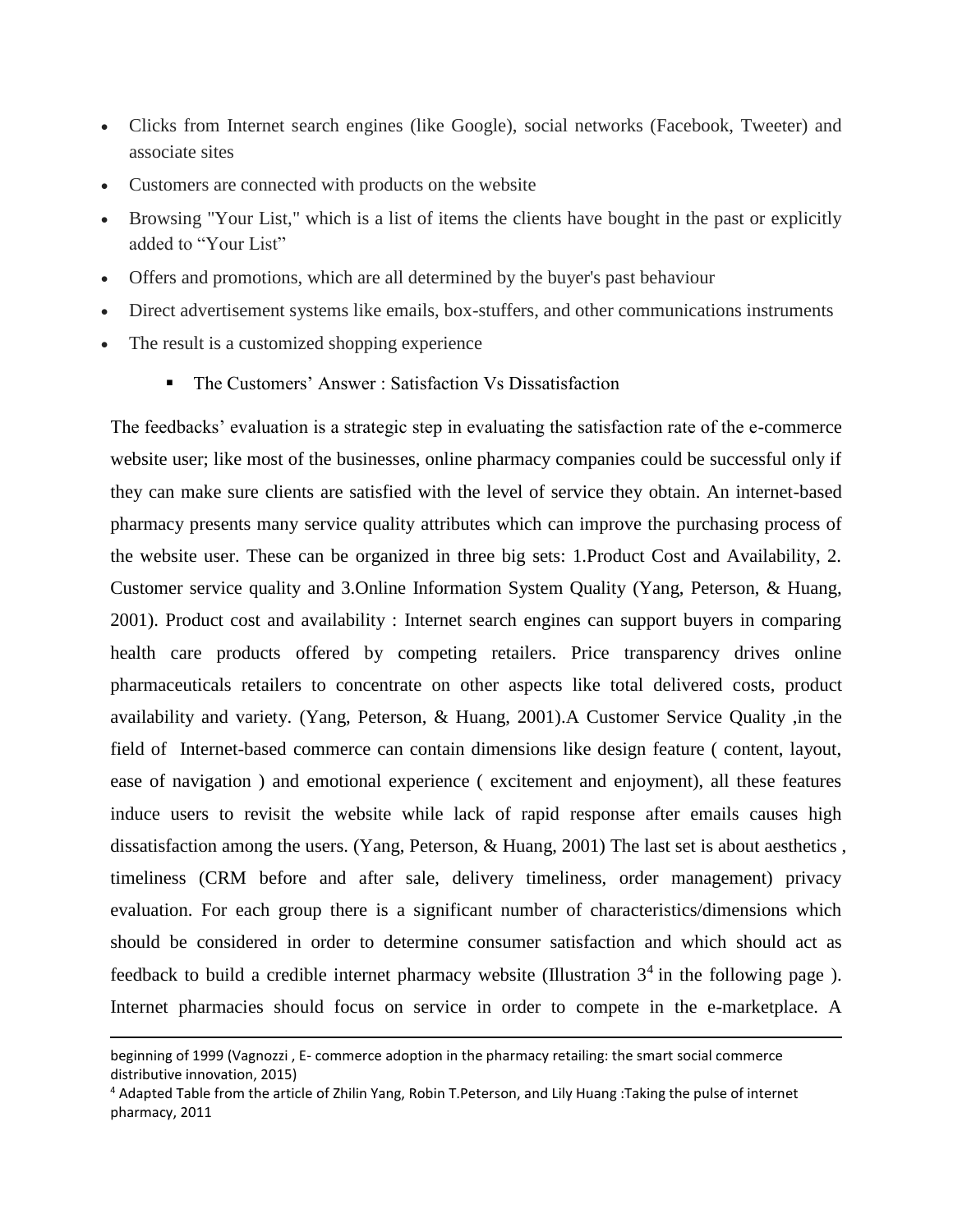pharmacy online can create credibility only if it provides accountable and accurate delivery of promised services, this should be easier in the future Italian scenario because in the directive is specified the possibility to be present online only if the pharmacy is already physically established; this means that *virtual* credibility is enhanced and strictly connected with *real* pharmacy's performance.

Nevertheless, buying online means that the purchasing process is automatized but pharmaceuticals purchases could need human interaction so the pharmacists or other operators should be able to answer clients' questions, without forget the price strategies such as coupons, free gifts, discounts, seasonal promotions which is still, probably, the first reason to buy online.



### **Illustration 3 Quality Dimensions**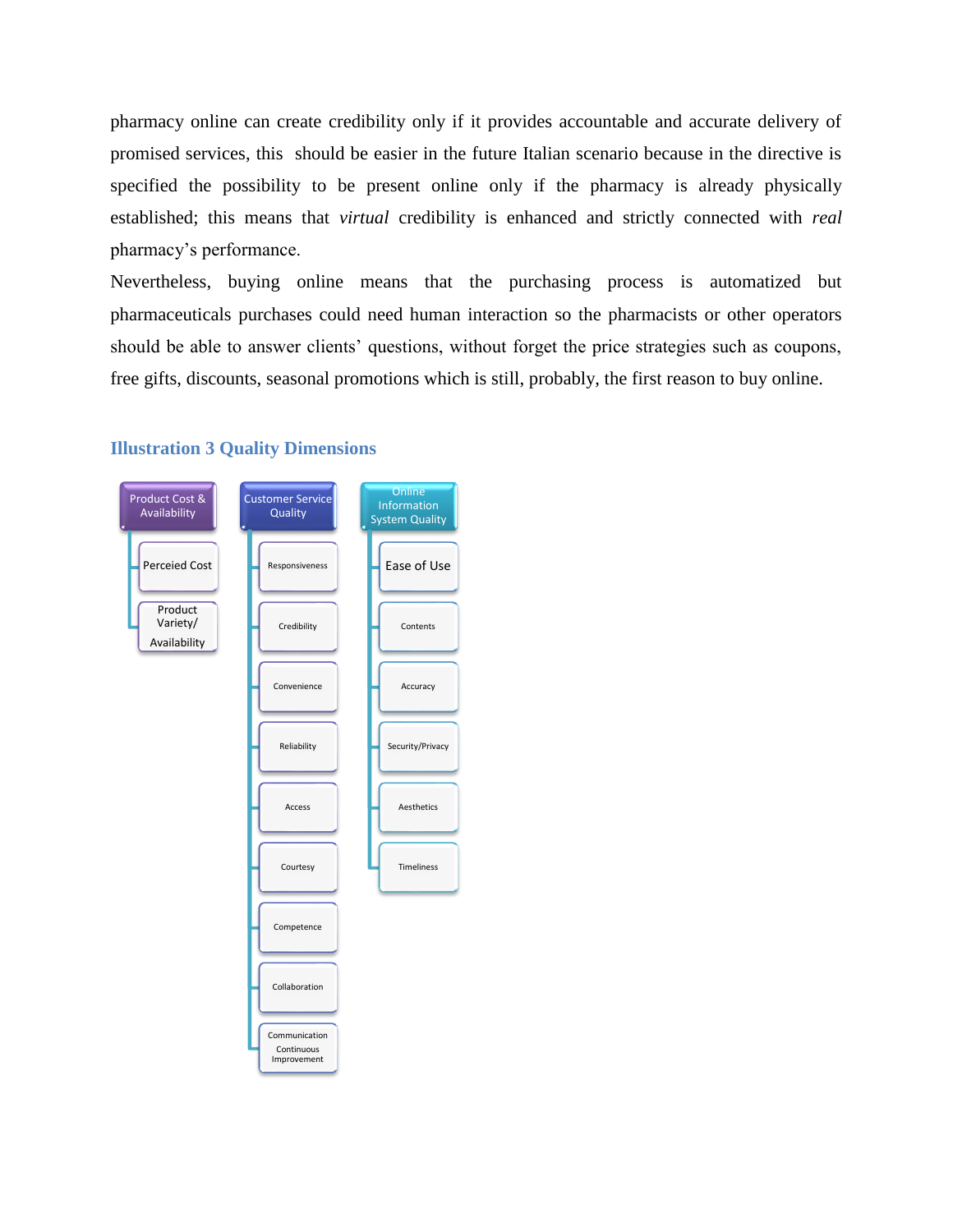#### PROS, CONS AND OPPORTUNITIES

■ Benefits and Drawbacks

It is doubtful that Internet pharmacies will replace traditional retail pharmacies, but they could be a useful supplement. Benefits and drawbacks are discussed in the following passage. The positive and negative aspects impact three macro areas : Access , Costs and Quality ( summary in Table 2 ).

- i. *Access*: E-pharmacies may allow enhanced access to pharmaceuticals and health information. Online pharmacies are open 24 h a day, 7 days a week. Users could send questions to pharmacist by emails whenever they want but actually a pharmacist could not answer rapidly and this represents a disadvantage. Consumers may be more likely to buy health items which they consider embarrassing or sensitive through a dedicated website, because of perceived anonymity but this may expose them to a less conscious decision.
- ii. *Costs:* costs of non-prescription drugs may be lower on internet sites because of reduced, and sometimes eliminated, traditional pharmacies expenses like inventory maintenance, utilities expenses, in store employees etc…This costs reduction, due to online retailing, could benefit the users in terms of reductions in the final price on drugs bought.
- iii. *Quality :* Measures to assert the quality of pharmaceuticals sold online and the website credibility are considered in the European Normative, previously described. The pharmacies authorized to sell online will be handled by operators already authorized for sale in the territory in Italy. Their websites will report a specific logo defined according to the criteria of the Commission and then declined in various forms by the Member States with a link to the list of licensed pharmacies that will be managed by the Health. Ministry There will be a connection between this central site of sites certification with the Commission's website: citizens will turn to those pharmacies that have the logo and therefore those ones which appear in the list of authorized operators. These simple guidelines are fundamental to prevent disadvantages linked with the potential sale of illegal drugs. In addition, payment systems should be considered as well privacy issues because of personal and confidential information exchanged.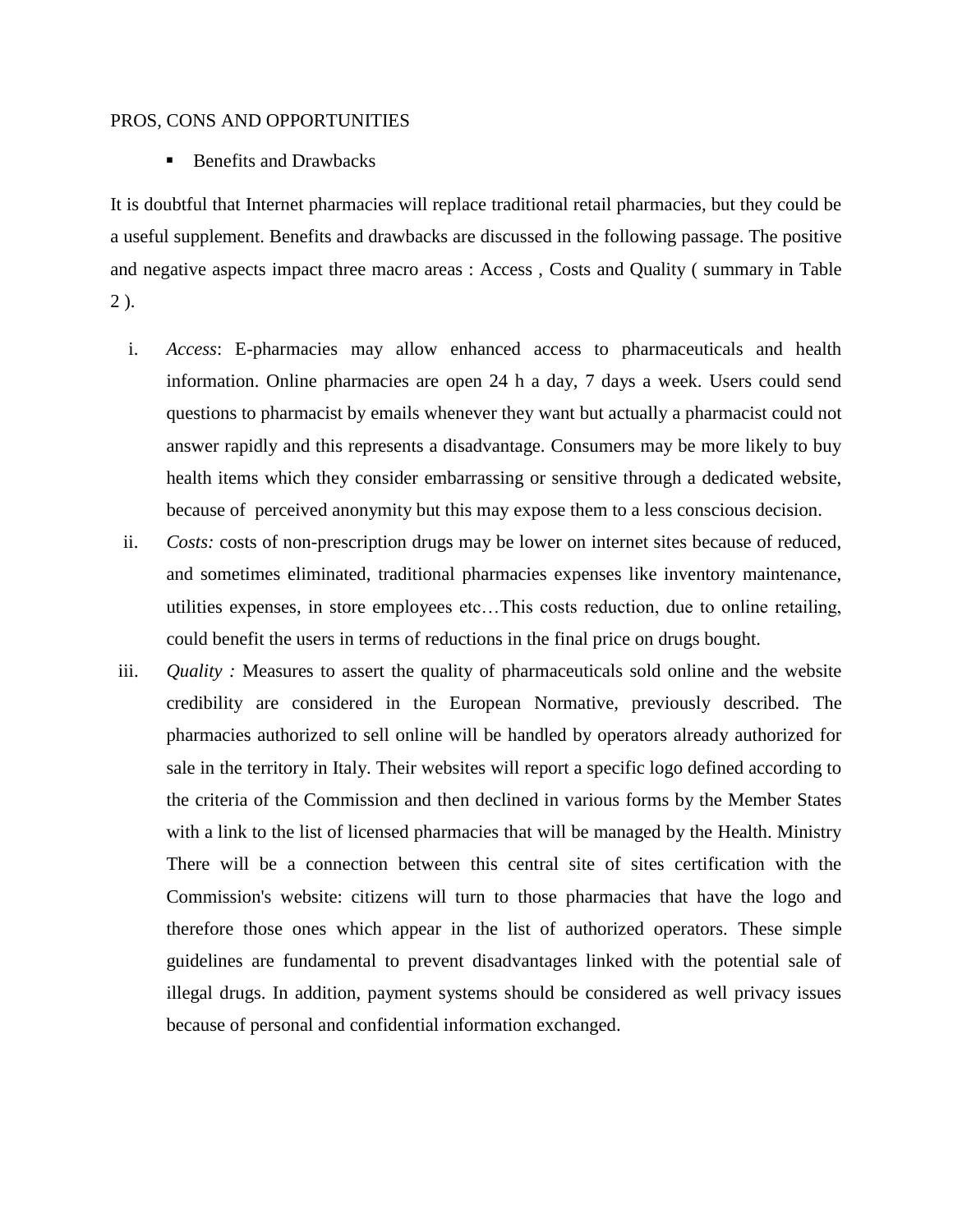| <b>Advantages of online pharmacies</b>                                                       | <b>Disadvantages of online pharmacies</b>       |
|----------------------------------------------------------------------------------------------|-------------------------------------------------|
|                                                                                              |                                                 |
|                                                                                              |                                                 |
| Available 24 h a day, 7 days a week                                                          | May bypass the pharmacist/ patient relationship |
| Less perception of intimidations when buying                                                 | Pharmacists not always immediately available    |
| embarrassing or sensitive drugs                                                              | online to answer important questions clients    |
|                                                                                              | may have                                        |
| Possibility to check pharmaceuticals profile Concerns about privacy issues                   |                                                 |
| online                                                                                       |                                                 |
| Easy price comparisons with searchable databases Concerns                                    | financial<br>about<br>of<br>security            |
|                                                                                              | information transmitted                         |
| Drugs items directly delivered to patient's home Issues about the integrity of drugs shipped |                                                 |
| through standard or special mail                                                             |                                                 |
| Pharmaceuticals availability to customers with Issues about the quality of drug information  |                                                 |
| physical or other disabilities that hinder retail provided                                   |                                                 |
| support                                                                                      |                                                 |

#### **Table 2. Advantages and Disadvantages of Internet Pharmacies<sup>5</sup>**

# **Safety Considerations**

 $\overline{\phantom{a}}$ 

As appears from the previous chapter, most of the disadvantages emphasized come from the safety and regulatory considerations; as said, although web pharmacies provide benefits to consumers, when compared with traditional pharmacies costumers' safety may be compromised. Buying pharmaceuticals online may pose a risk to consumers because they cannot tell whether the site is offering drugs of the same quality offered by a physical retail pharmacy. In the context of e-commerce development, it is emerging rapidly the methods to ensure quality in the sale of drugs through the net; primarily to protect the patient but also in the interests of the producing industries . One of the most widely used quality accreditation systems in the United States is the VIPPS ( Verified Internet Pharmacy Practice Sites) sponsored by the National Association of

<sup>&</sup>lt;sup>5</sup> The table has been adapted from the one presents in the article of Stehanie Y. Crawford (Bibliography)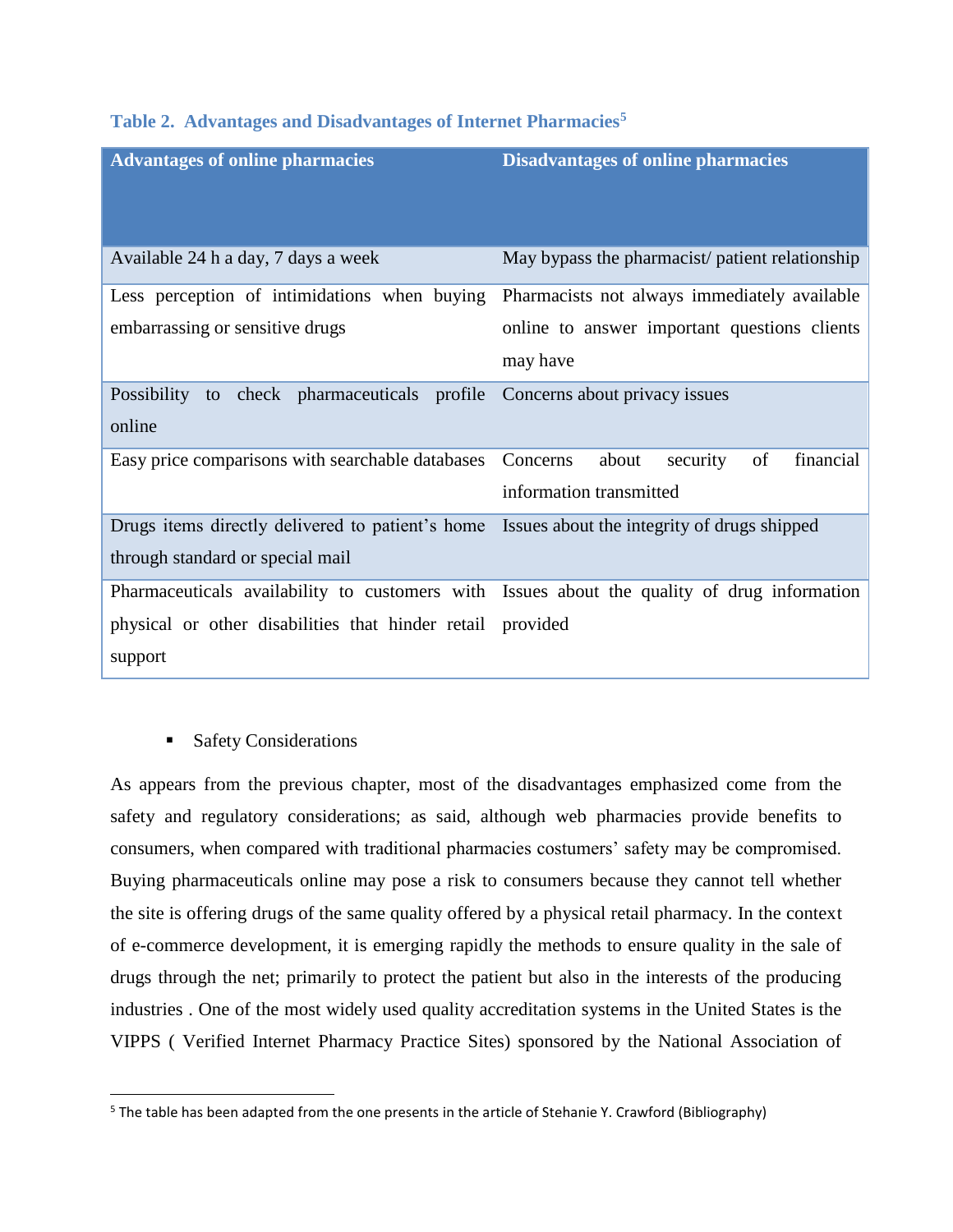Pharmacists ( NABP ), which is a certificate of quality of the site and e-pharmacy based on 17 strict criteria continuously verified s by special inspectors. It is added to the code of conduct and accreditation of the American Medical Association , the AMA ,that is the main Medical Association in USA. In Europe, a similar initiative, even if spontaneous and self-regulating , it has been promoted by Health On the Net Foundation, which has developed a set of guidelines for the accreditation of health-related websites and e-pharmacies. The WHO ( World Health Organization ) has recently published a brief guide toward the criteria for a proper research of medical products on the Internet. At the same time, the evolution of guarantee schemes for the truthfulness and correctness of the prescription, proceeds through electronic signature software and systems of network connection between doctor, e-pharmacy, delivery agency and patient. But coming to the Italian issue and the rules expressed by the Directive 2011/62 EU, the following is a short list, with the purpose to summarize and simplify, what it has already been described as preventive measures prescribed by law, to guarantee the safety of an Italian e-pharmacy site.

- 1. Only OTC and non-prescription drugs can be sold
- 2. The websites will report a specific logo, with a link to the list of licensed pharmacies ( to sell online that will be managed by the Ministry of Health.
- 3. Removal of illegal sites
- 4. Quality control ( the active substances contained in the pharmaceuticals must be produced using Good Manufacturing Practice even if drugs come from countries outside the European Union)
- 5. The Health Ministry and AIFA can carry out inspections without notice , at the production and storage sites for drugs items, whenever they want to test the authenticity.
- 6. Greater transparency and efficiency about the package leaflet which has to be written in a clear and understandable way
- 7. The Decree establishes the procedure by which AIFA shall notify to  $EMA<sup>6</sup>$  the list of pharmaceuticals whose *the AIC<sup>7</sup>* have been refused, revoked or suspended

l

<sup>6</sup> European Medicines Agency

<sup>7</sup> Autorizzazione all'ammissione in commercio ( Marketing Authorization)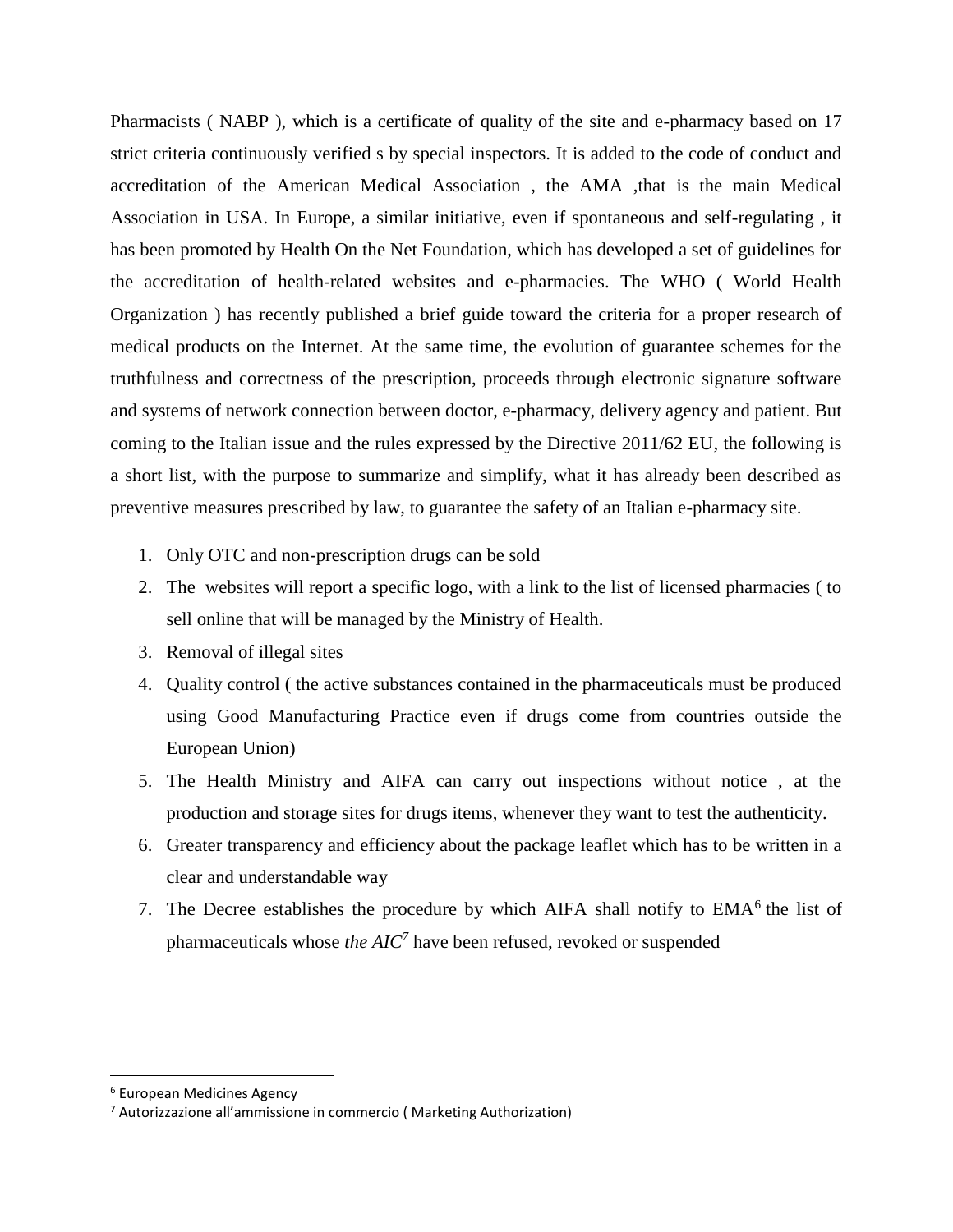Everything is designed to put the citizen in the position to defend themselves from adverse selection and moral hazard, typical of intermediary-based businesses but that in this case, given the sensitivity of the products, cannot and must not occur.

#### ■ Future Scenarios

For the future, there is the possibility to imagine that the European countries and in particular Italy, which now lags behind the new economy of USA, will recover the disadvantage in a few years, driven first of all by Scandinavian countries, which have strong technological infrastructures and solid incentive policies in the field of innovation and development. Regarding the "health & web" users who navigate to search information on health will continue to grow twice more than general web users; the health is the second main reason for searching information on the Internet, suggesting as the patient is getting an actor of his own health and his own well-being, wanting to be more informed and able to decide for his own health care. For the pharmaceutical industry Internet can be a powerful tool to gain efficiency and effectiveness, optimization, improvement and competitiveness in the processes of research and development, in manufacturing, sales and distribution, being able to actually change the traditional dynamics. However, the European regulations on pharmaceuticals ( fragmentation of markets, rigid welfare systems etc.. ) may constitute a serious competitive disadvantage for European operators against the U.S., where the support for R&D is more perceived as a social and economic fundamental value for the benefit of the entire population. The online sale of drugs, if properly regulated, could be competitive instrument especially if the price system were actually free, but the process of a true and effective liberalization is still far. However, more opportunities will come from the big chance in information and communication offered by the web: the "e-health communities" are already becoming centers of information, aggregation and sharing of health issues, acting as key factors in the development of combination between health & web, especially in Europe , including Italy, where the healthcare has still a strongly social, institutional and associative character. It is a tool to promote a shared and constant exchange of information, it is reserved to specialists, it is used by the doctor to communicate with the patient, it is intended for the information exchange between individual patients or between groups or associations of those. It offers many opportunities in the delivery of services even by health care companies as well as individual medical practitioner or specialists, in terms of facilitating the offer or as a "connection"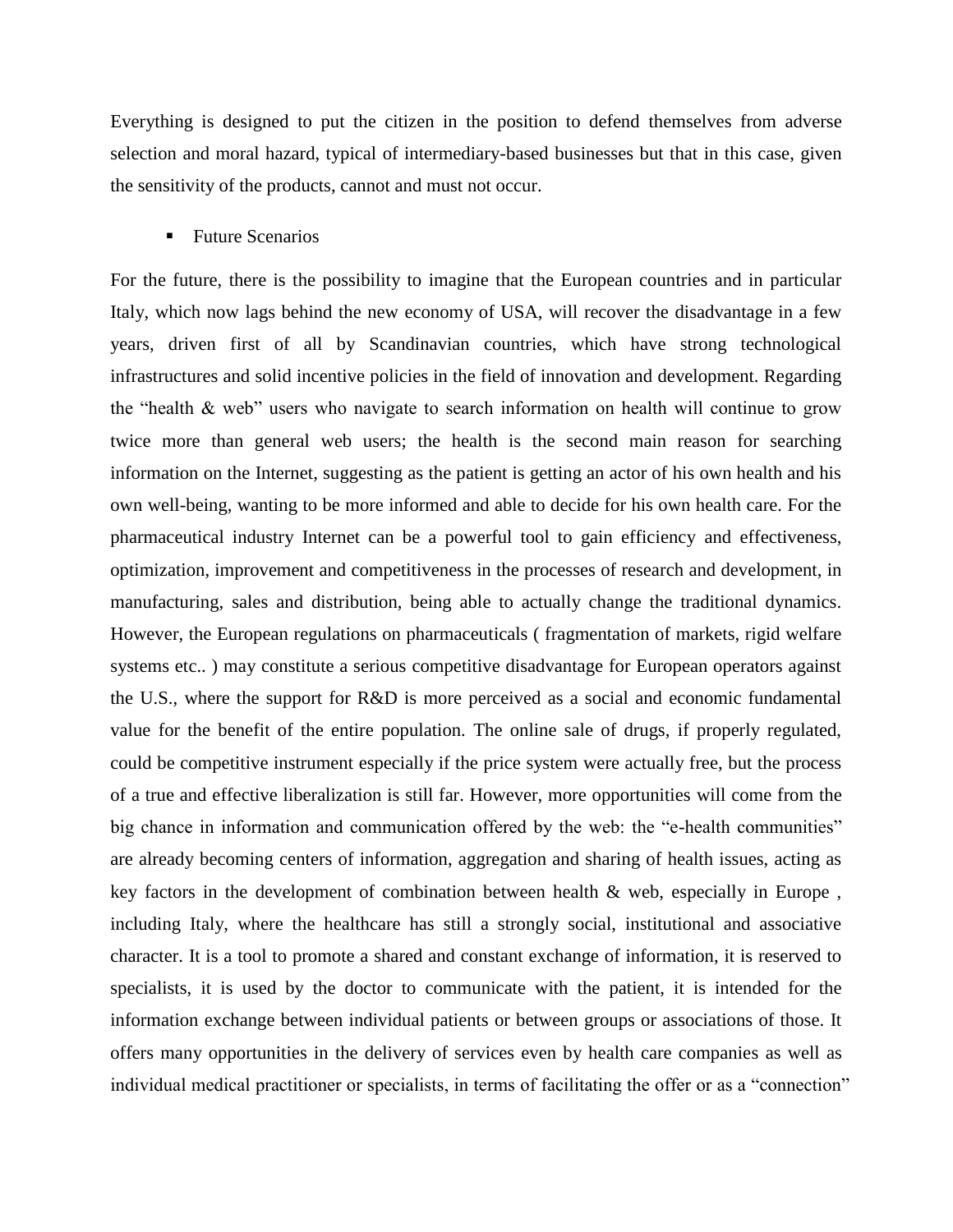with the patient, encouraging the personal relationship between people and healthcare. In this context, the pharmaceutical industry can pose, for the medical profession, and for the other components of the system, a unique source of information about its medications, including those in development, becoming a service partner within a shared system The new technologies will be the driving force behind the accelerated use of the web. A strategic opportunity for Europe and Italy will come, for example, from the mobile phone, much more developed here than in the USA (45 % against 25% ), and especially much more widespread than the use of Internet: today, the number of mobile phone users in Italy is 500% greater than the number of web users. The attention should be placed on the phenomenon of social networks in the shape of Facebook and Twitter which can be excellent platforms to build systems sales and find new customers; the social networks are the ideal ground to build a new social dimension of trade to deliver additional services. The sale of products and services via social networks, or in collaboration with multiple users connected to each other, will assume an increasing importance and will allow to exploit user information available on social networks with a customization objective in mind. The smart social commerce (Vagnozzi, Smart Social Commerce, 2011), is the new frontier of the ecommerce 2.0. Briefly , in the smart commerce , the concept of recreational shopping, so trendy nowadays, will be overcome and the e-trade will look like a platform where connected assistive consumer technology anticipates consumers' needs and drives them and even completes their transactions. Implementing these concepts in the web pharmacies of the future would assure a strategic advantage in terms of competitiveness.

#### **CONCLUSION**

Internet and the new economy represent ,in its completeness, a big opportunity for development and progress, also in the pharmaceutical field. We are probably at the beginning of a change that can increase the productivity and efficiency of quantitative and qualitative drugs area and therefore, of the entire health system of our society. Internet is especially an element of competitiveness, in many ways revolutionary, able to redesign many of the major economic trends, even in an atypical market like that of the pharmaceuticals. As such, it represents an opportunity for growth and development for the pharmaceutical sector but also a crucial ground of challenge toward the international competition, in a logic of advancement and competitiveness